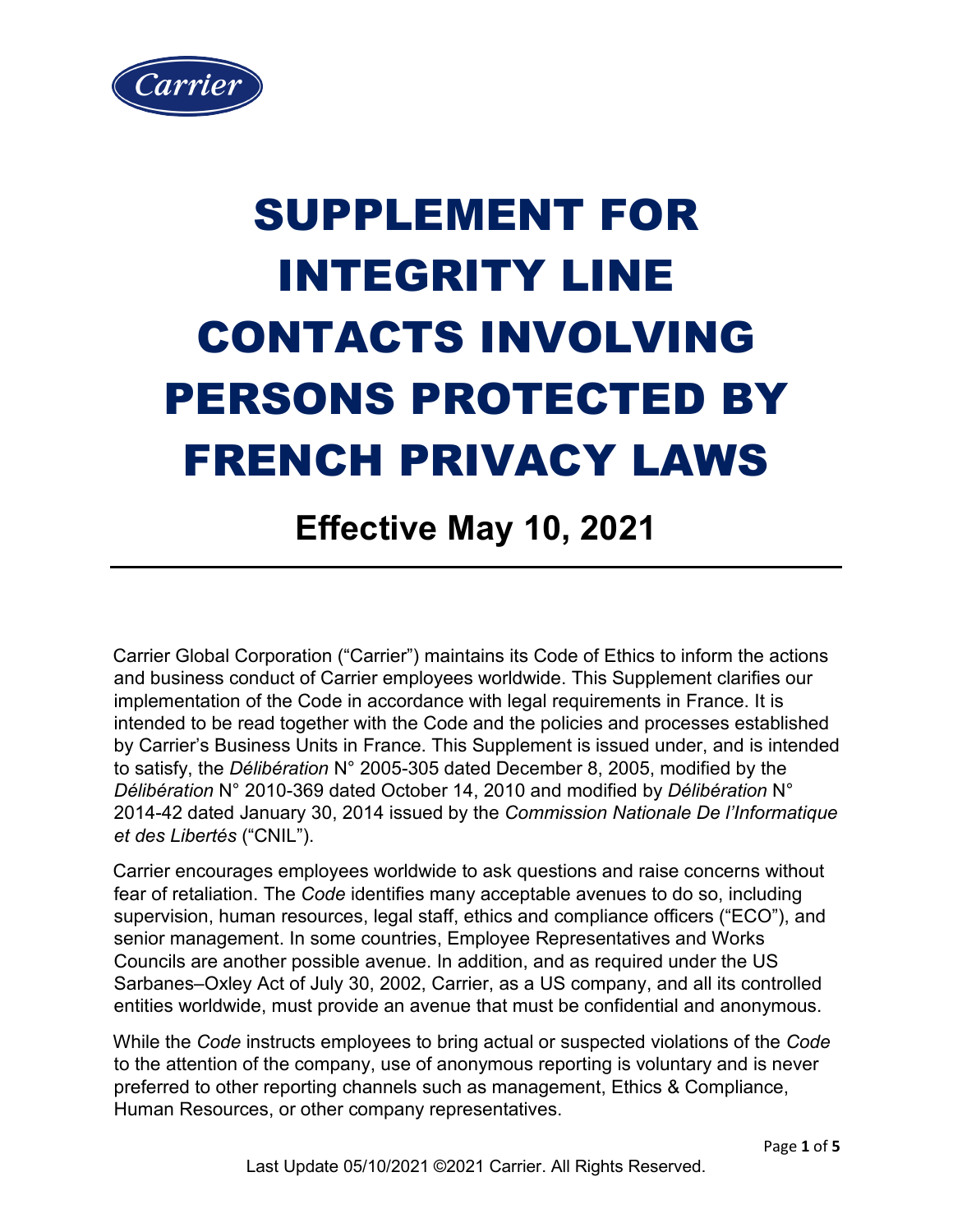

At Carrier, and all its Business Units ("BUs") worldwide, including France, this system is referred to as the Integrity Line. Carrier maintains worldwide procedures on how the program processes communications from employees. Included in these procedures are the proper subjects for the program, who may use the program, handling of matters related to allegations concerning employees, redaction of personal information before processing, security of data, and refusals to process potentially defamatory matters.

The *Code* operates on the firm belief of respect for employee privacy and dignity, and Carrier will comply with all applicable laws regulating the disclosure of personal information about employees. We therefore believe that the goals and requirements of U.S. and French laws in connection with these matters are not incompatible but complementary and equally important. However, in the limited number of cases where anonymous allegations are made to the Integrity Line by or about persons protected by French privacy laws, the possibility is raised that the person identified in the allegation may be deprived of their legal protections regarding privacy and data protection, human rights, and human dignity.

Accordingly, the application of Integrity Line for France, that is whenever a person protected by French privacy laws is involved, requires the following additional protections when processing inquiries:

**Step 1**: Immediately upon receipt of an inquiry dispatched through Integrity Line, the inquiry will be referred to a professional for a determination whether the issue is within the scope of the Program in France. Inquiries will be accepted only if they relate to one of the four following categories of matters:

- (i) accounting, auditing, financial and banking matters;
- (ii) bribery and corruption matters;
- (iii) anti-competitive matters;
- (iv) harassment and discrimination;
- (v) health, hygiene and safety in the workplace;
- (vi) protection of the environment; and
- (vii) processes and internal controls that relate to these matters.

All other inquiries will be rejected. In this case, the caller/writer shall be so notified by the personal handling the inquiry and all files purged immediately after.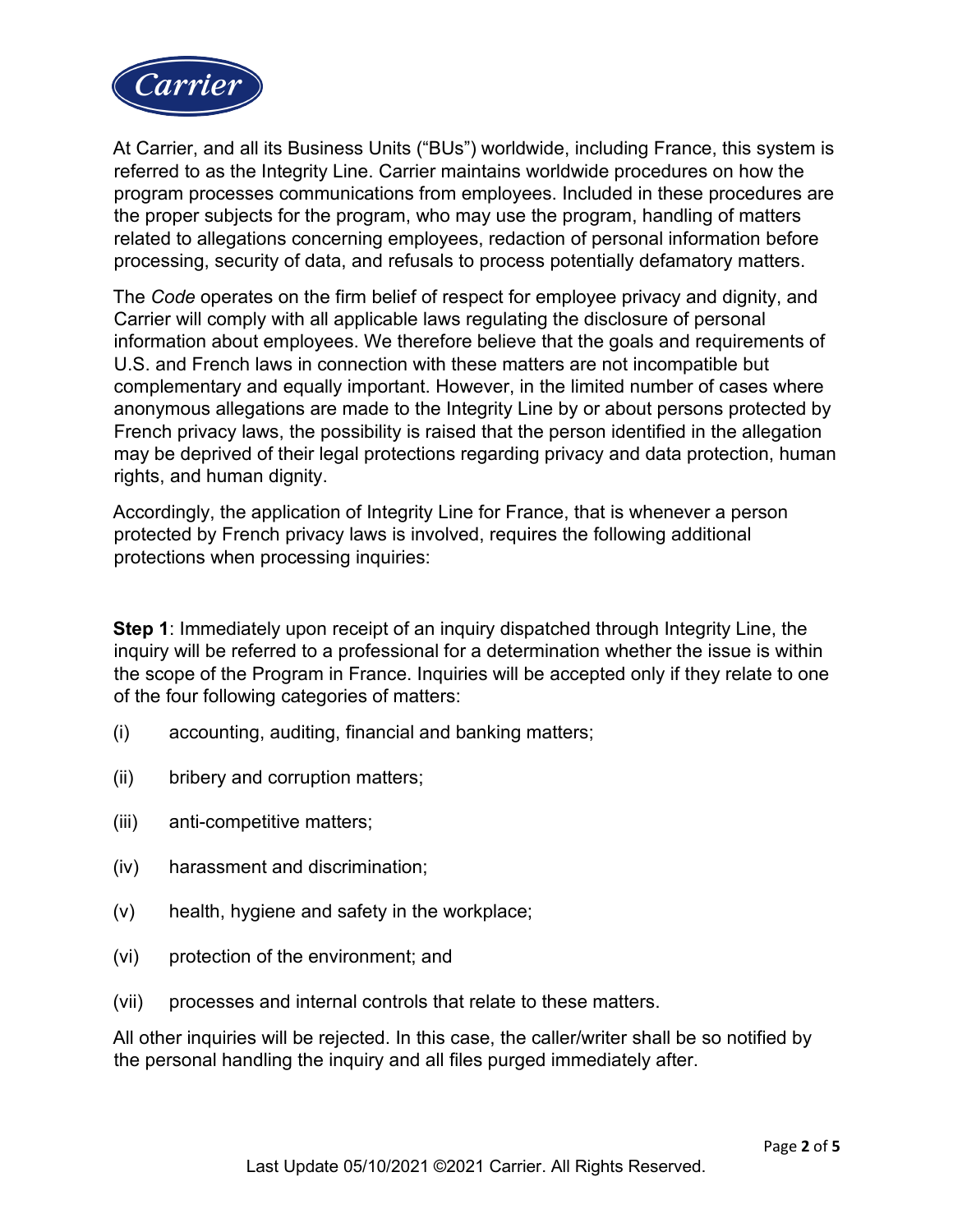

**Step 2**: If the inquiry is accepted as per Step 1, the personal handling the inquiry will ensure that Personal Information regarding the caller/writer and individuals identified in the inquiry are expunged, except as listed below. No data regarding political opinions, religion, sexual orientation, ethnic origin, medical condition, trade union status, or an employee's criminal records will be collected or processed. The only personal data processed through the Program will concern:

- (i) the identity, title and details of the person filing the report, if available,
- (ii) the identity, title and details of the person who is the subject of the report,
- (iii) the identity, title and details of the persons intervening in the collection or processing of the report,
- (iv) the facts mentioned in the report,
- (v) the elements gathered during the verification process, and
- (vi) the consequences of the report. The personal handling the inquiry will also ensure that manifestly frivolous, unsubstantiated, or unverifiable inquiries are expunged.

**Step 3:** The personal handling the inquiry will then send the inquiry once expunged to the appropriate Carrier resource for investigation (the "Investigator"). Simultaneously to Step 3, if the inquiry identifies any person (by name or position/function in the organization) as the subject of the inquiry (the "Person"), the Person will be notified by the Investigator who will have been informed by the personal handling the inquiry.

Said Person will be provided access to the inquiry as it was received, but shall not have access to any information that may identify or tend to identify the writer. The Person has the right to ask whether his or her personal data are the subject of further processing, to know the goal of the processing, the categories of processed personal data, the recipient or categories of recipients of the data, to receive the data concerning him or her (other than the data regarding the identity of the reporting employee), and to obtain information about planned transfers (if any) of personal data to non-European Union Member States. The Person has a right to request that erroneous, incomplete, equivocal or outdated data be corrected, completed, updated, locked or erased. The Person has a right to respond to any allegations contained in the inquiry.

The Person also has the right to

(i) request the deletion of his/her data if the collection or processing of the same is prohibited by law, and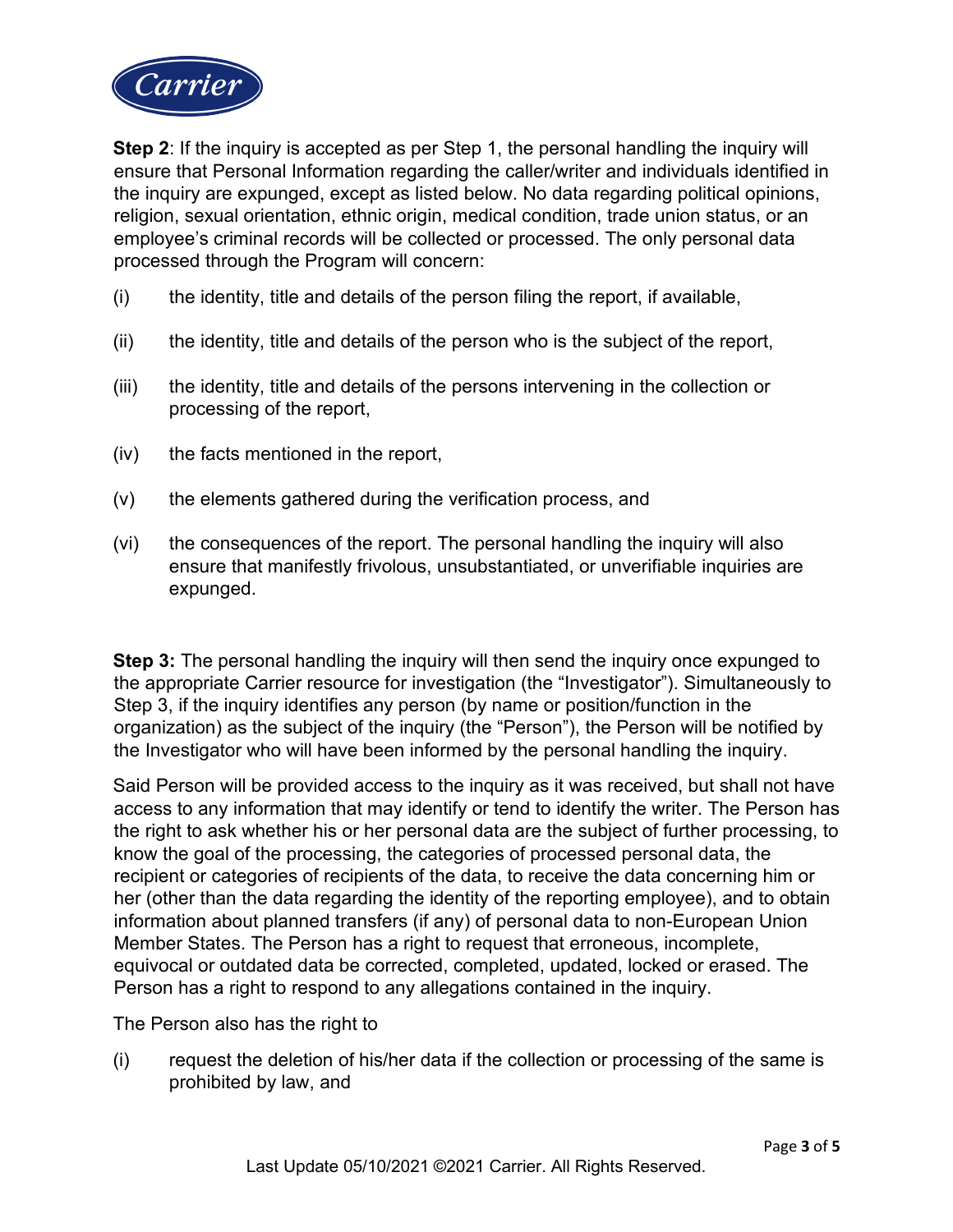

(ii) add comments to the contents of the file.

However, the Investigator may determine that the notification to the Person will not be done immediately if doing so would involve risks such as the destruction of evidence or a reasonable risk of retaliation against the caller/writer. Similarly, the Investigator may decide not to immediately share with the Person some or all of his/her file data if doing so would involve risks such as the destruction of evidence or a reasonable risk of retaliation against the caller/writer.

Carrier will take every precaution to safeguard the security of data on the occasion of their collection, communication and storage. Access to the data repository is controlled by a user identification/access code and password, which are regularly renewed.

Data submitted through Integrity Line may be transmitted to Carrier in the United States, relying on legally authorized means of transfer such as model clauses or Binding Corporate Rules, as detailed in Corporate Policy Manual Section 24.

In all cases, the Person shall be treated loyally, fairly, honestly and equitably, with the utmost respect for his or her right to privacy and dignity. All rights of any such Person will be respected, including the right to defend him or herself and the right to be presumed innocent of any alleged wrongdoing unless proved otherwise.

Pertinent electronic and hard-copy files will be retained in accordance with established Carrier's retention protocols and only for the time necessary to process the question or submission. If no evidence of any wrongdoing is found or no disciplinary or judicial procedure is initiated, then no copy of the question, submission or investigation shall be kept in the employee's personal file and the data will be deleted or archived within two months following the closure of the investigation; provided, however, that Carrier will retain employee personal information that is required for effective operation of the company or as required by law. Evidence or allegations that are proven to be false or gratuitous will be purged within 2 months of closure of the case.

All persons using the Integrity Line in France are encouraged to identify themselves when using the system. However, they may choose to remain anonymous. Anonymous messages shall be treated with the necessary precautionary steps as required under the *Délibération*.

## **Labor Law Aspects**

The use of anonymous reporting is an option offered to employees and cannot be considered as an obligation.

No disciplinary sanction(s) will be taken on the sole basis of inquiries to the Integrity Line. Only credible evidence can lead to disciplinary action or other sanctions against employees; provided, however, that any such sanction will always be imposed subject